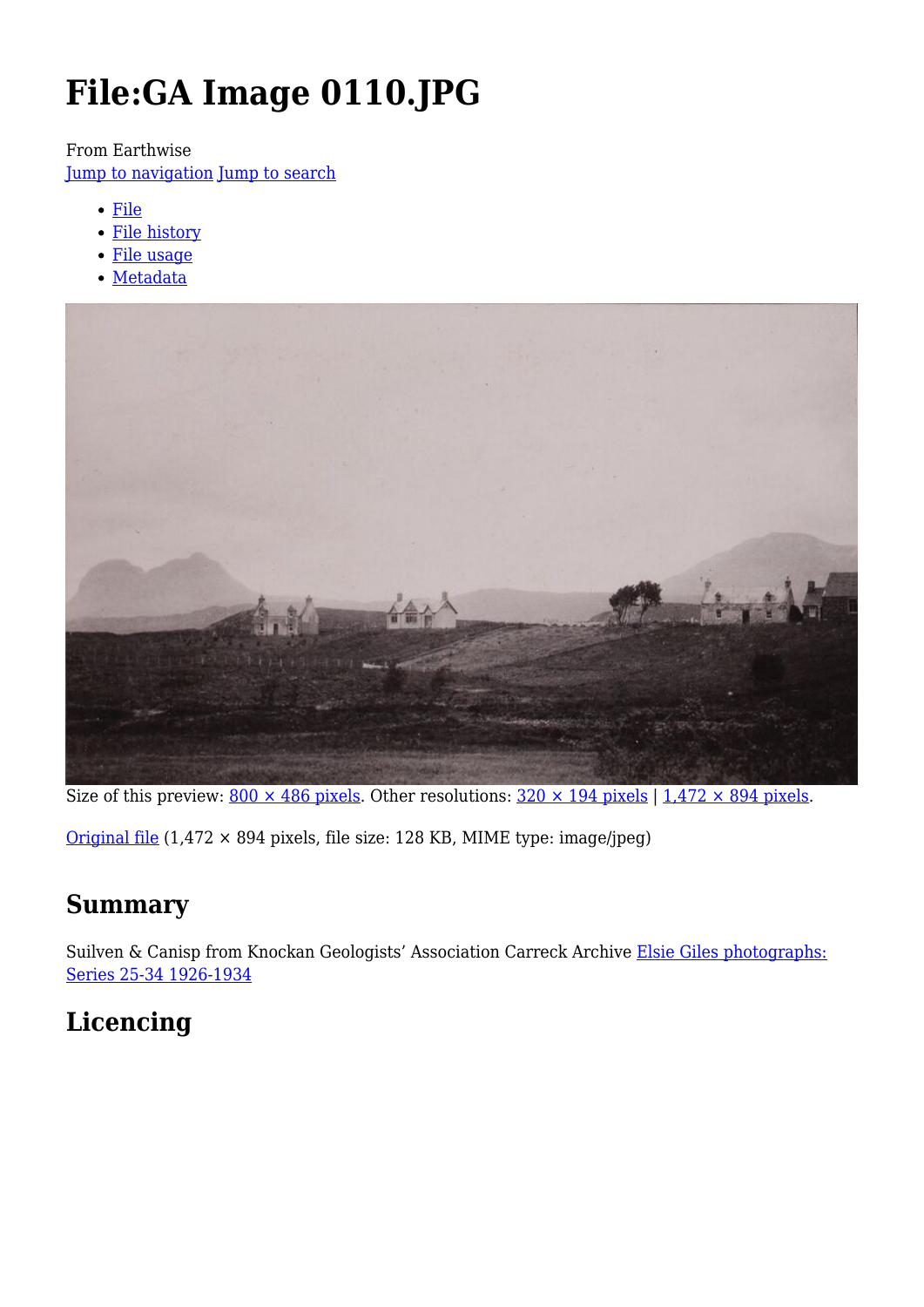Download of 1000 x 1000 pixel images is free for all non-commercial use - all we ask in return is for you to acknowledge BGS when using our images. Click our Terms and Conditions link below for information on acknowledgement text, and to find out about using our images commercially.

#### **Copyright**

The images featured on this site unless otherwise indicated are copyright material of the UK Research and Innovation (UKRI), of which the British Geological Survey is a component body. The British Geological Survey encourages the use of its material in promoting geological and environmental sciences. The images may be reproduced free of charge for any non-commercial use in any format or medium provided they are reproduced accurately and not used in a misleading or derogatory context. Where any images on this site are being republished or copied to others, the source of the material must be identified and the copyright status acknowledged. The permission to reproduce UKRI protected material does not extend to any images on this site which are identified as being the copyright of a third party. Authorisation to reproduce such material must be obtained from the copyright holders concerned.

#### **Non-commercial Use**

Use of the images downloaded from this site and reproduced digitally or otherwise may only be used for non-commercial purposes, which are:-

- Private study or research for a non-commercial purpose
- Education for teaching, preparation and examination purposes

When using the images please credit 'British Geological Survey' and include the catalogue reference ('P Number') of the item to allow others to access the original image or document. Noncommercial users of the images from this site are restricted to downloading no more than 30 images, without seeking further permission from [enquiries@bgs.ac.uk](mailto:enquiries@bgs.ac.uk)

#### **Commercial Use**

For commercial use of these images for which higher resolution images are available, individual permissions and/or licences arrangements should be agreed by contacting [enquiries@bgs.ac.uk](mailto:enquiries@bgs.ac.uk) Commercial use will include publications in books (including educational books), newspapers, journals, magazines, CDs and DVDs, etc, where a cover charge is applied; broadcasts on TV, film and theatre; and display in trade fairs, galleries, etc. If you are in doubt as to whether your intended use is commercial, please contact [enquiries@bgs.ac.uk](mailto:enquiries@bgs.ac.uk)

#### **Warranty**

Use of the images downloaded from this site is at the users own risk. UKRI gives no warranty as to the quality of the images or the medium on which they are provided or their suitability for any use. **Ordnance Survey topography**

Maps and diagrams in Earthwise use topography based on Ordnance Survey mapping. The National Grid and other Ordnance Survey data ©Crown Copyright and database rights 2015. Ordnance Survey Licence No. 100021290 EUL.

# **File history**

Click on a date/time to view the file as it appeared at that time.



You cannot overwrite this file.

# **File usage**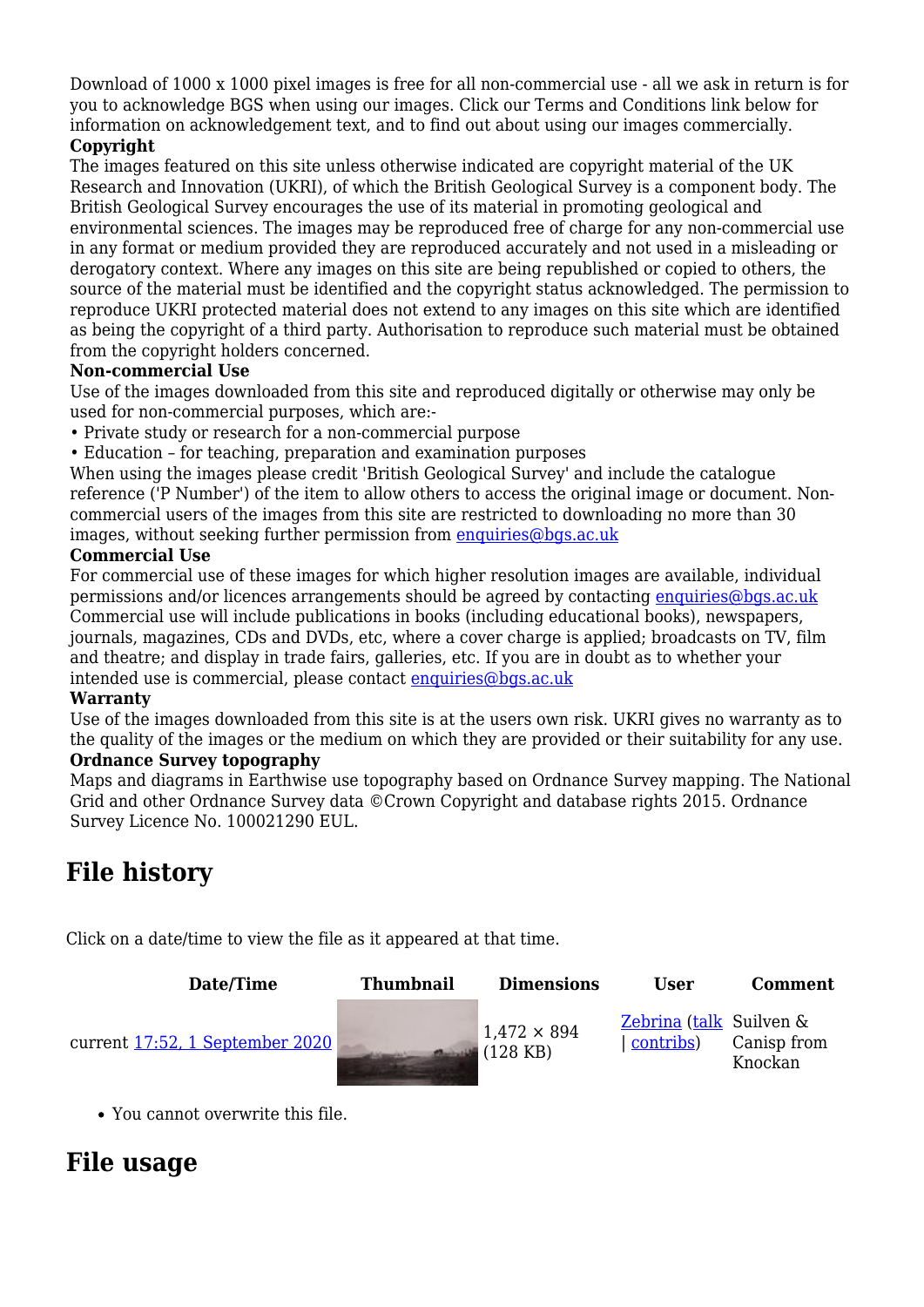The following page links to this file:

[Elsie Giles photographs: Series 25-34. 1926–1934 - index, GA 'Carreck Archive'](http://earthwise.bgs.ac.uk/index.php/Elsie_Giles_photographs:_Series_25-34._1926%E2%80%931934_-_index,_GA_%27Carreck_Archive%27)

# **Metadata**

This file contains additional information, probably added from the digital camera or scanner used to create or digitise it.

If the file has been modified from its original state, some details may not fully reflect the modified file.

Author Bob **Date and time of data generation** 09:36, 29 August 2020 **Date and time of digitising** 09:36, 29 August 2020 **DateTimeOriginal subseconds** 49

**DateTimeDigitised subseconds** 49

Retrieved from ['http://earthwise.bgs.ac.uk/index.php?title=File:GA\\_Image\\_0110.JPG&oldid=50153](http://earthwise.bgs.ac.uk/index.php?title=File:GA_Image_0110.JPG&oldid=50153)' [Categories:](http://earthwise.bgs.ac.uk/index.php/Special:Categories)

- [License tags](http://earthwise.bgs.ac.uk/index.php/Category:License_tags)
- [Geologists' Association images](http://earthwise.bgs.ac.uk/index.php/Category:Geologists%27_Association_images)

# **Navigation menu**

## **Personal tools**

- Not logged in
- [Talk](http://earthwise.bgs.ac.uk/index.php/Special:MyTalk)
- [Contributions](http://earthwise.bgs.ac.uk/index.php/Special:MyContributions)
- [Log in](http://earthwise.bgs.ac.uk/index.php?title=Special:UserLogin&returnto=File%3AGA+Image+0110.JPG&returntoquery=action%3Dmpdf)
- [Request account](http://earthwise.bgs.ac.uk/index.php/Special:RequestAccount)

#### **Namespaces**

- [File](http://earthwise.bgs.ac.uk/index.php/File:GA_Image_0110.JPG)
- [Discussion](http://earthwise.bgs.ac.uk/index.php?title=File_talk:GA_Image_0110.JPG&action=edit&redlink=1)

 $\Box$ 

# **Variants**

## **Views**

- [Read](http://earthwise.bgs.ac.uk/index.php/File:GA_Image_0110.JPG)
- [Edit](http://earthwise.bgs.ac.uk/index.php?title=File:GA_Image_0110.JPG&action=edit)
- [View history](http://earthwise.bgs.ac.uk/index.php?title=File:GA_Image_0110.JPG&action=history)